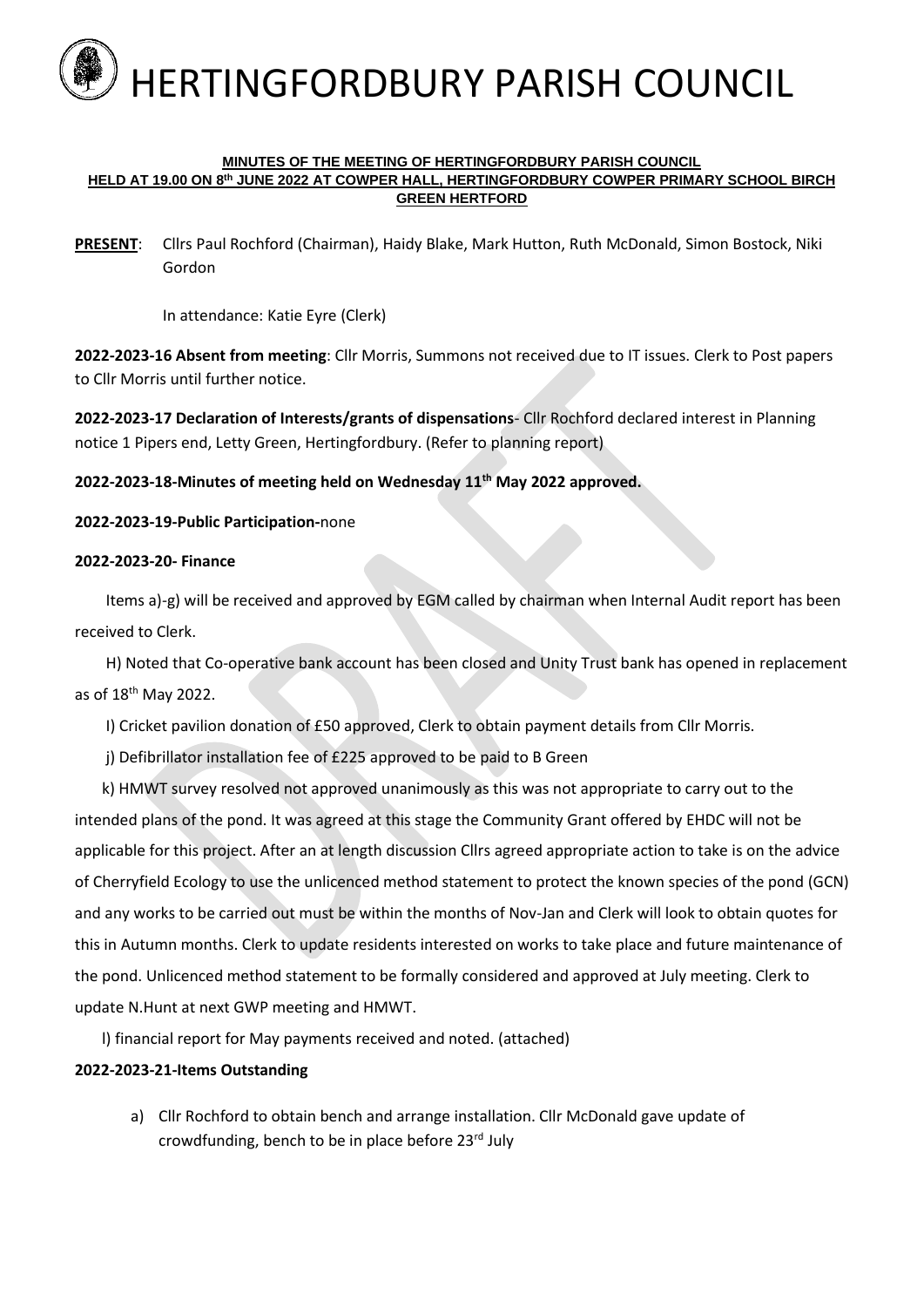# HERTINGFORDBURY PARISH COUNCIL

- b) Maitland Wood bench to be arranged by Cllr Hutton, Cllr Bostock to arrange engravement for Queens Platinum Jubilee.
- c) Meeting with Oliver Heald involving easements will need extensive documentation drafted. No decision made to complete this.

## **2022-2023-22 Correspondence**

- a) Canopy Plaque unveiled Monday  $6<sup>th</sup>$  June noted
- b) Cllr Gordon GWP resignation May 2022 Noted.
- c) Cllr considered and agreed to pursue moving the defibrillator to the school instead of keeping in its current situ at B Green, as well as looking to ensure the ground can cope with flooding in intended area. Cllr Hutton to liaise with the school and contractor re relocation.
- d) Armed Forces Day noted, No Action.
- e) Cllr McDonald to contact Cllr Haysey again re regular traffic warden visits, and agreed to share warden report with Cllr Bostock. Clerk to further contact Highways re yellow lines and road flooding.

## **2022-2023-23 Items for consideration**

- a) New members checklist to be consider at Julys meeting
- b) After a lengthy discussion, it was agreed that a working group should be formed in order to tackle the issues regarding parking and speeding within Birch Green and surrounding areas, Cllr McDonald and Cllr Bostock will draft a Terms of Reference to establish objectives of the working group to be considered at Julys meeting. A further meeting to elect members of council and public and discuss objectives with be arranged in September following the approval of Terms of Reference.
- c) Cllr Hutton will look to write these with guidance from the Clerk.
- d) Annual Risk assessments will be undertaken as follows

| Birch Green (annually)                   | Cllr H Blake          |
|------------------------------------------|-----------------------|
| Play Area(quarterly Jun, Sept, Dec, Mar) | <b>Cllr S Bostock</b> |
| Letty Green                              | Cllr P Rochford       |
| <b>Staines Green</b>                     | <b>Cllr S Bostock</b> |
| East End Green                           | Cllr P Rochford       |
| Cole Green                               | Cllr R McDonald       |

-Clerk to send most recent risk assessments to each Cllr allocated.

#### **2022-2023-25 Planning**

a) Planning report considered and noted. (attached) planning Working Party to liaise with Clerk on comments to be given.

#### **2022-2023-26 Public Notices**

A) Notices received (attached)

## **2022-2023-27 Greens Working Party**

- A) Minutes to be considered at Julys meeting
- B) Terms of Reference to be considered at Julys meeting